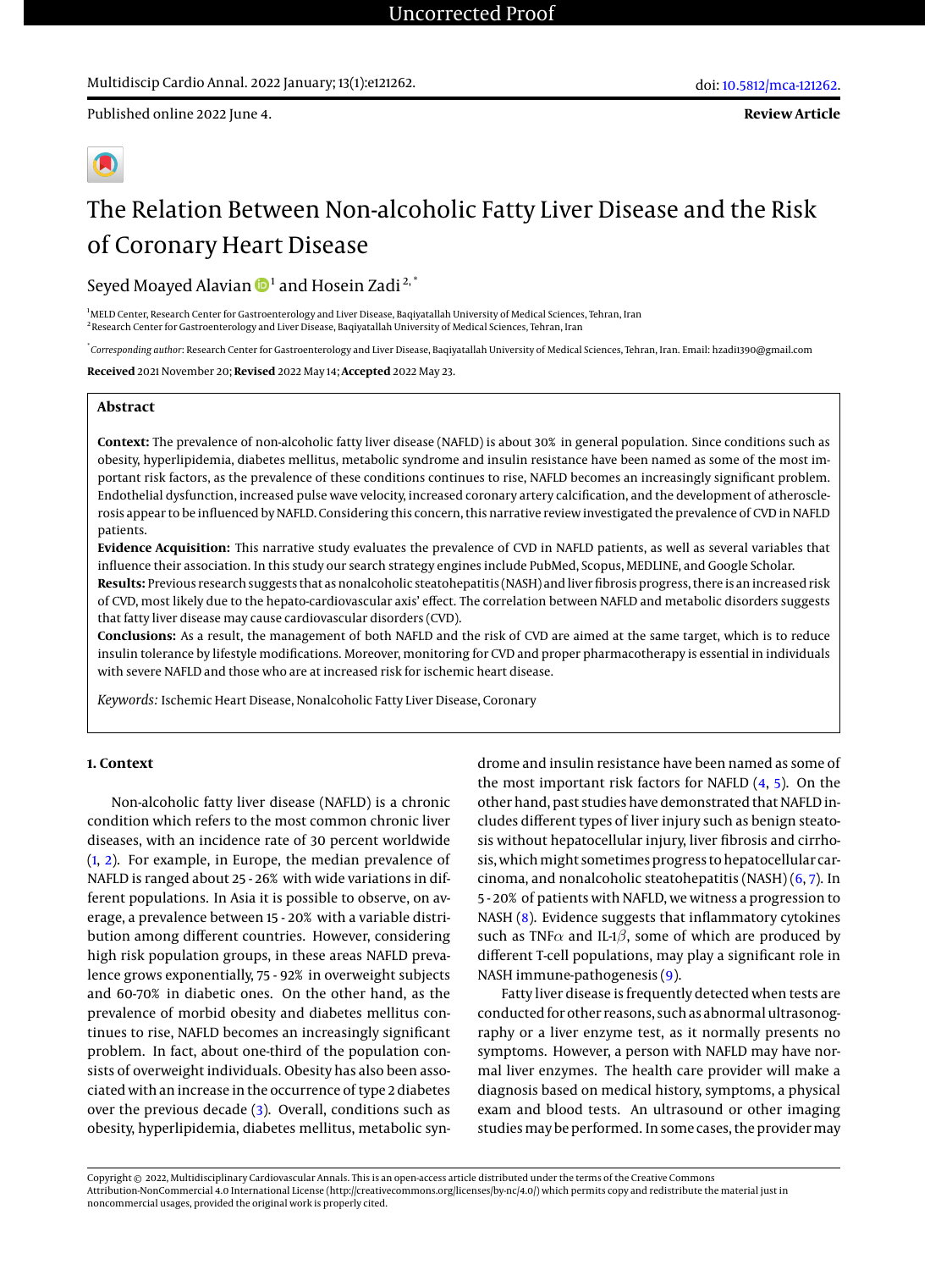order a test to measure the level of fibrosis in the liver, such as a liver biopsy or one of the newer noninvasive tests [\(10\)](#page-4-9).

Reports from numerous studies on the correlation between NAFLD and metabolic disorders have suggested NAFLD might cause cardiovascular disorders (CVD). Patients with NAFLD have a higher mortality rate due to CVD, rather than as a result of liver disease itself [\(11\)](#page-4-10). Therefore, fundamental and clinical research have been carried out to shed light on NAFLD as an independent risk factor for subclinical and clinical CVD [\(12\)](#page-5-0). Endothelial dysfunction, increased pulse wave velocity, increased coronary artery calcification, and the development of atherosclerosis appear to be influenced by NAFLD [\(13\)](#page-5-1). These results may stem from the effects of this disease on the hepatocardiovascular axis [\(14\)](#page-5-2) [\(Figure 1\)](#page-2-0). The independent association between NAFLD and CVD may consist or vanish after the various risk factors for ischemic heart disease (IHD) such as obesity, hypertension, or diabetes are controlled  $(15)$ .

#### **2. Evidence Acquisition**

This narrative study evaluates the occurrence of CVD in NAFLD patients, and several variables that influence their association. In this study our search strategy engines include PubMed, Scopus, MEDLINE, and Google Scholar. Our search term includes "non-alcoholic fatty liver disease", "cardiovascular diseases", "metabolic disorders", "non-alcoholic fatty liver disease AND cardiovascular diseases", and "non-alcoholic fatty liver disease AND metabolic disorders".

#### **3. Results**

#### *3.1. Severity of NAFLD and CVD Risk*

The risk of CAD in men and women 40 years of age is 49% and 32% respectively, throughout life. It has been estimated that the lifetime risk for individuals with 70 years old is about 35 percent and 24 percent in men and women respectively [\(16\)](#page-5-4). The incidence of myocardial infarction (MI) or sudden death in men and women aged 65 to 94 is approximately two and three times higher than in people aged 35 to 64, respectively [\(17\)](#page-5-5). Although in developed countries death due to CAD has been decreasing, the condition is different worldwide. Regardless of the country's affluence, CAD is the leading cause of mortality among adults [\(18\)](#page-5-6).

There are many documents which have supported the relation between NAFLD and the increasing prevalence of CVD [\(19](#page-5-7)[-21\)](#page-5-8). Several factors can interfere with the results of studies on NAFLD. These include the baseline BMI, abdominal obesity, glucose level, diet including total calories, saturated fat, carbohydrates, choline and foods of varying glucose index, physical activity, use of drugs for diabetes, dyslipidemia and alcohol consumption [\(22\)](#page-5-9).

Compared to the general population, patients with NAFLD have poor endothelial function (this was analyzed by conducting FMV, a test which could evaluate the vasodilator response of an artery in ischemic conditions) with a P value of less than 0.0001 [\(23\)](#page-5-10). In addition, past investigation estimated that individuals with a 10-year of cardiovascular events might have moderately higher risk of NAFLD especially in patients with non-alcoholic steatohepatitis [\(23\)](#page-5-10). Also, Motamed et al. found in a cohort study on 2804 individuals aged 40 - 74 years that according to two risk assessment tools (American College of Cardiology/American Heart Association and Framingham general cardiovascular risk profile) subjects with NAFLD were more likely to develop CVD within ten years [\(12\)](#page-5-0). According to recent research, an injured endothelial monolayer might be partially repaired by circulating endothelial progenitor cells (EPCs) produced by the bone marrow  $(24)$ . In a study of 312 consecutive patients with suspected coronary artery disease who underwent coronary artery angiography, 34 patients were diagnosed with NAFLD using abdominal ultrasonography [\(25\)](#page-5-12). Their circulating EPC number and function was assessed, showing that those patients with NAFLD had a significantly reduced circulating EPC levels ( $P < 0.05$ ) and decreased EPC function ( $25$ ). According to Yilmaz et al., the development of NAFLD to liver fibrosis can be an independent determinant of reduced coronary flow reserve, implying a link between NAFLD severity and CVD risk  $(26)$ .

A 5-year prospective cohort study of 1221 Japanese men and women, 231 of whom were diagnosed with NAFLD, found that NAFLD might be employed as a novel CVD predictor factor independent of other traditional risk factors (odds ratio 4.12, 95% CI, 1.58 to 10.75,  $P = 0.004$ ) [\(27\)](#page-5-14). Another research found that 58.2 percent of 612 patients had fatty liver using ultrasonography and 76.0 percent had coronary artery disease [\(28\)](#page-5-15). Fatty liver was shown to be independently linked to coronary artery disease after adjustment of other factors including demographic and metabolic factors with an odd ratio (OR) of 2.31 and 95% CI of 1.46 to 3.64. However, it should be noted that the morbidity and mortality could not be predicted by fatty liver in patients with established coronary artery disease [\(28\)](#page-5-15). Finally, Wang et al. discovered that the degree of fatty liver on ultrasonography can predict CVD risk in 874 individuals who had a routine health examination [\(29\)](#page-5-16).

A systematic review and meta-analysis conducted by Wu et al., reported that NAFLD is not associated with over-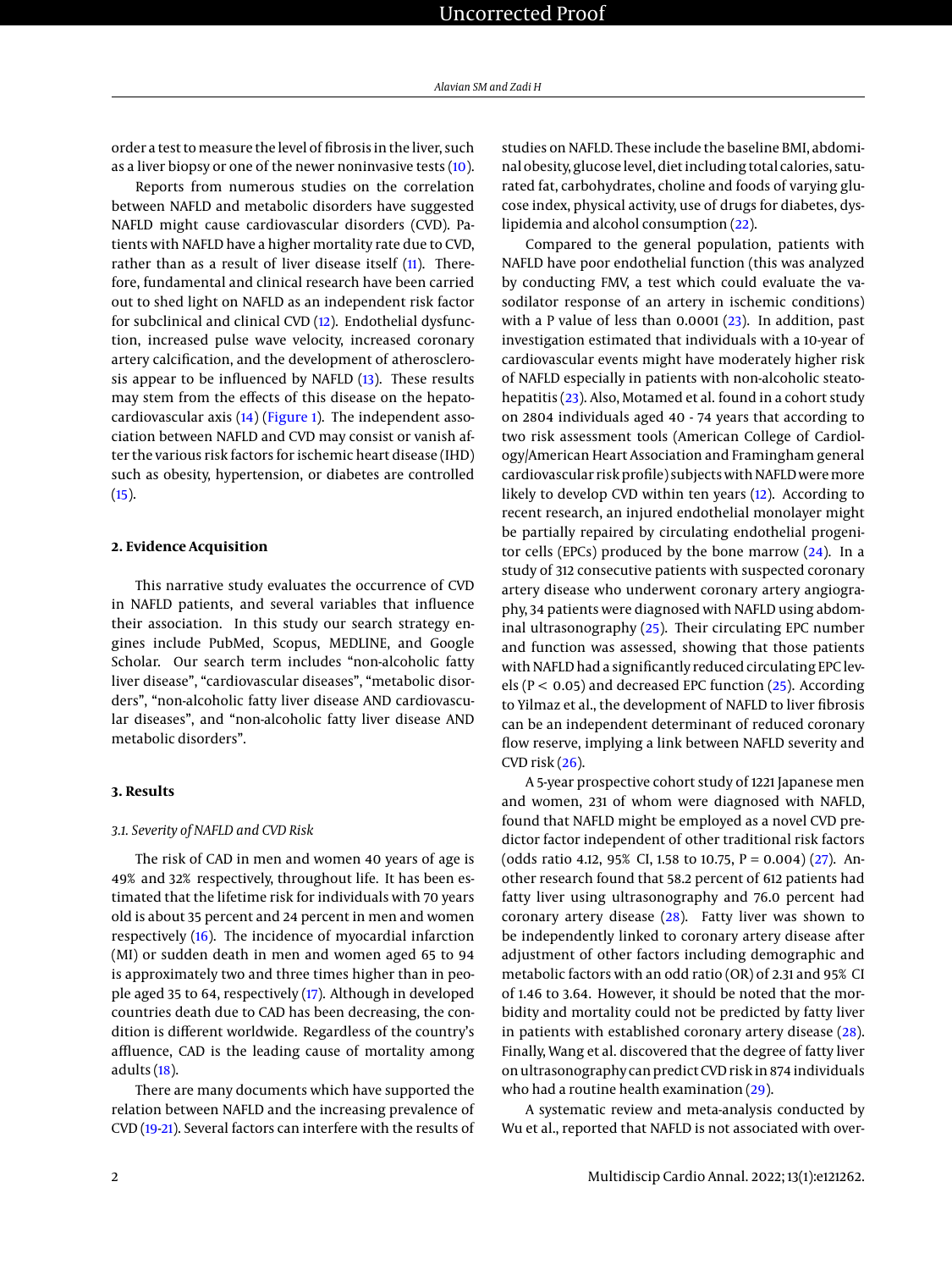## Uncorrected Proof

<span id="page-2-0"></span>

all mortality or CVD mortality [\(15\)](#page-5-3). However, it is correlated with a higher risk of ischemic heart disease (HR = 2.31, 95% CI: 1.46 - 3.65) and a higher risk of (HR = 1.16, 95% CI: 1.06 - 1.27) hypertension [\(15\)](#page-5-3). In 2016, a total of 15,913 individuals were enrolled in a study to estimate the 10-year risk of CVD severity in NAFLD patients [\(30\)](#page-5-17). It has been estimated that 57.6% of individuals had no evidence of NAFLD, and 35.4%, 6.5% and 0.5% of them had grade I, grade II, and grade III of NAFLD, respectively. Additionally, results showed that the 10-year risk for CVD, was 1.52, 2.56, 3.35 for NAFLD grades I, grade II, and III respectively, after adjustment for conventional CVD risk factors, with a P value of less than 0.01 in comparison to the no-NAFLD group as a control. Therefore, experts suggest that simple steatosis is not correlated with increased mortality due to CVD or liver failure by itself. In contrast, patient mortality is associated with more progressed stages of NAFLD, and in particular with liver fibrosis [\(31\)](#page-5-18). Although, there is some debate on the role of NAFLD in the CVD [\(32\)](#page-5-19). Alexander et al. studied a large matched cohort study and found that NAFLD is not associated with CVD in 17.7 million population of the study.

Deaths from liver disease and cardiovascular disease

are associated with higher mortality in those with NAFLD. The optimum treatment for NAFLD should alleviate liver problems while simultaneously lowering the risk of cardiovascular disease. However, this is an ambitious goal. Yet, in patients with NAFLD, a fasting lipid profile, including the small density LDL and HDL subtype, carotid intimal thickness, and indicators of systemic and vascular inflammation, such as c reactive protein, should be assessed [\(33\)](#page-5-20).

#### *3.2. Parameters Affecting Association of NAFLD and CVD*

#### *3.2.1. Age and Sex*

CVD still remains the leading cause of death worldwide [\(34\)](#page-5-21). Previous studies showed that CVD incidence and mortality are three and five times higher in men compared to women, respectively [\(35\)](#page-5-22). In both men and women, increasing age increases the risk of CVD incidence and mortality, although the effect is greater in women [\(35\)](#page-5-22). On the other hand, the reported difference in the prevalence of NAFLD in the two sexes has been variable. Earlier studies showed that NAFLD is more prevalent in women, however other studies suggest that this prevalence is the same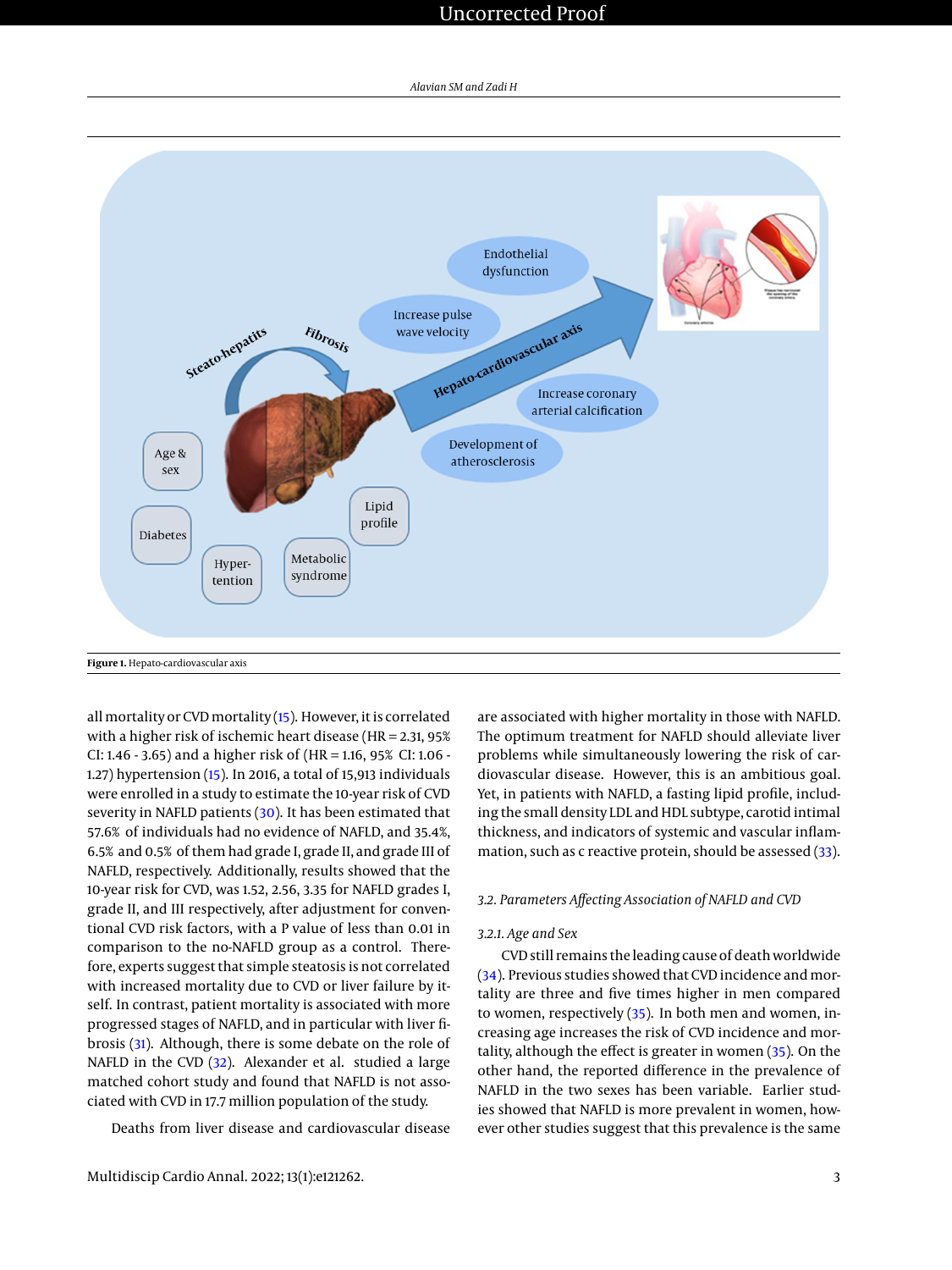in male and female populations [\(36\)](#page-5-23). Furthermore, studies that described the correlation between NAFLD and increased risk of CVD often omitted the impacts of sex and age in order to prevent any confounding errors. Consequently, further research needs to be conducted to evaluate age and sex as independent risk factors for NAFLD and CVD.

#### *3.2.2. NAFLD, Diabetes and CVD Risk*

Metabolic factors are the cornerstone of NAFLD physiopathology. As mentioned above, the tight relation of NAFLD to metabolic syndrome could hypothesize the key role of NAFLD in increment of CVD risk [\(37\)](#page-5-24). Diabetes mellitus is the main metabolic disorder, which can lead to NAFLD or affect its progress. Targher et al., conducted a study on 250 patients with type 1 diabetes, 44.4% of which had NAFLD [\(38\)](#page-5-25). Results indicated that individuals diagnosed with NAFLD have a higher risk of coronary artery disease with a P value of less than 0.001 when age and sex balanced (10.8% vs. 1.1%, respectively) [\(38\)](#page-5-25). In another study conducted by the same authors two years later, the previous fact was proved. Moreover, it was described that in patients with Type 1 diabetes, NAFLD is correlated with a higher prevalence of CVD. This is independent from several previously established risk factors such as the components of metabolic syndrome [\(39\)](#page-5-26). It also described that, with a rate of 26.6%, NAFLD causes a higher prevalence of coronary artery disease among individuals with type 2 diabetes, by a P value of less than  $0.001(40)$  $0.001(40)$ . Another study was conducted on 2,103 type 2 diabetic individuals with no evidence of CVD at the study base line [\(38\)](#page-5-25). During a 5-year follow-up, 248 individuals (11.8%) had ischemic stroke, nonfatal coronary heart disease, or died as a result of cardiovascular events. The prevalence of cardiovascular events estimated higher in those participants with NAFLD, after adjustment of factors including age, sex, diabetes duration, smoking history, LDL cholesterol, HbA1c, liver enzymes, and medications use (OR 1.84, 95% CI 1.4 - 2.1). In addition, after adjusting for metabolic syndrome, they observed decreasing in this association, but did not abolish it (OR 1.53, 95% CI 1.1 - 1.7) [\(38\)](#page-5-25). Other research have revealed that hepatic fat content might be used as an independent predictor of myocardial insulin resistance and lower coronary functional capacity in patients with type 2 diabetes [\(41\)](#page-5-28). This data describes a possible role for NAFLD in the pathogenesis of CVD.

#### *3.2.3. NAFLD and Hypertension*

Similar to NAFLD, hypertension is suggested to be associated with metabolic syndrome and as previously mentioned, both are risk factors for CVD [\(42\)](#page-5-29). The relationship between NAFLD and CVD with carotid artery intimamedia thickness (IMT) was studied in a study of 642 adolescents aged 11 to 13 years old [\(43\)](#page-6-0). In this population, results showed that two independent markers which increased IMT included NAFLD and systolic blood pressure. Lau et al. conducted a study on 3191 individuals aged 20- 79 years with a 5-year follow-up  $(44)$ . It was suggested that individuals with fatty liver disease and elevated serum alanine transferase (ALT) levels have three times higher risk of hypertension at beginning and follow-up in comparison to individuals with no fatty liver disease (OR 2.8 and 3.1 respectively). One year later, López-Suárez et al. investigated the strength of the relation between NAFLD and hypertension regardless of ALT levels [\(45\)](#page-6-2). Results confirmed that NAFLD is tightly correlated to an independent risk of identifying hypertension and high-normal systolic blood pressure, suggesting that NAFLD can be a risk factor for hypertension and further CVD. Further studies also showed that NAFLD is correlated to 24-h ( $P < 0.005$ ), during day  $(P < 0.02)$  and night  $(P < 0.005)$  systolic blood pressure measurements but not with non-dipping hypertension (P  $= 0.057$  $(42)$ .

#### *3.2.4. Metabolic Syndrome and NAFLD*

Metabolic syndrome is a set of clinical and biochemical abnormalities such as atherogenic dyslipidemia, abdominal obesity, insulin resistance, increased blood pressure, proinflammatory state, and prothrombotic state [\(46\)](#page-6-3). CVD is the primary clinical outcome of metabolic syndrome. Additionally, in patients diagnosed with metabolic syndrome there is an increment of risk for type 2 diabetes, and diabetes itself is another main cause for CVD [\(47\)](#page-6-4). Marchesini et al. conducted a study on 304 patients diagnosed for NAFLD [\(5\)](#page-4-4). Results showed that 35 - 75% of the patients met the diagnostic criteria and 90% had more than one component of metabolic syndrome. It has been established that the frequency of metabolic syndrome in patients with NAFLD is two to three times higher than in the general population [\(48\)](#page-6-5). In another study 4,401 men and women with an age range of 21 to 80 years old, with a mean body mass index (BMI) of 22.6 kg/m<sup>2</sup> were enrolled [\(49\)](#page-6-6). The findings show that men and women with metabolic syndrome are more likely to acquire NAFLD (with an adjusted OR of 4.00 and 11.20, respectively). Furthermore, metabolic syndrome - even in the absence of insulin resistance - increases the risk of CVD about two fold [\(50\)](#page-6-7).

#### *3.2.5. Lipid Profile and NAFLD*

Past studies described serum lipoproteins, lipids, and apolipoprotein levels in individuals diagnosed with NASH [\(51\)](#page-6-8). They showed that patients with NASH have significantly higher mean serum levels of triglyceride, total cholesterol, and LDL-cholesterol than those of the control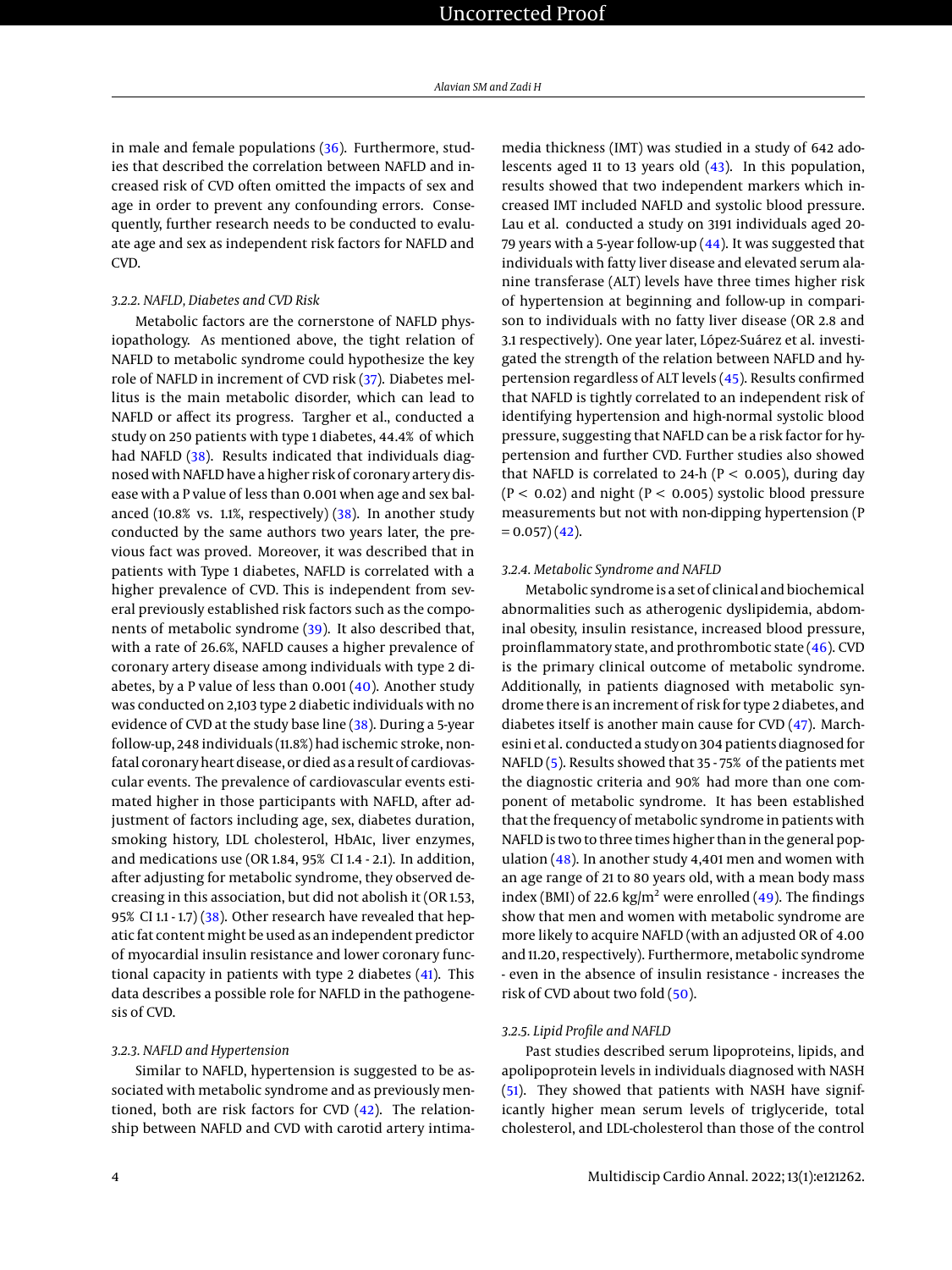group. On the other hand, mean serum HDL-cholesterol concentration was significantly lower than the control group. It seems that liver steatosis does not significantly correlate with decreased mean serum level of Apo AI. However, with a P value of 0.01, it is significantly lower in individuals diagnosed with liver fibrosis in comparison to those without it [\(51\)](#page-6-8). Studies suggest that the metabolic effects of insulin resistance may contribute to the accumulation of fat in liver tissue, which may promote NAFLD/NASH in patients, resulting in overproduction of lipid particles such as VLDL [\(52\)](#page-6-9).

Speliotes et al. suggest that dyslipidemia is established independently in patients with fatty liver disease regardless of their visceral fat deposits [\(53\)](#page-6-10). Another study was conducted on 67 individuals diagnosed with type 2 diabetes, who were withdrawn from anti-diabetic medications before the start of the study [\(54\)](#page-6-11). The results indicated that fatty liver in individuals with type 2 diabetes had no effect on ApoB levels, but it might potentially promote atherogenesis by raising the mean blood level of triglycerides and small, dense LDL. This, alongside a reduction in mean HDL levels are factors that predispose patients to further CVD.

#### **4. Conclusions**

Due to the high prevalence of metabolic disorders and other risk factors, NAFLD has become an extremely important disease in both developed and developing countries. This article addressed the increasing risk of cardiovascular diseases in the context of NAFLD, describing several mediating factors. Since the compact of age and sex varies on the incidence of NAFLD and CVD, further research needs to be conducted to evaluate age and sex as independent risk factors for this disease. Similarly, further meta-analysis can clarify the role of obesity and diabetes on the incidence of CVD in the context of NAFLD, as independent risk factors, not confounding factors. In addition, NAFLD could be an independent cause for CVD. Patients with NAFLD are more likely to have coronary atherosclerosis regardless of the usual causes of CVD, including visceral adiposity. Moreover, with progression to NASH and liver fibrosis, there is an increased risk of CVD, probably through its effect on the hepato-cardiovascular axis. Not surprisingly, the treatment for NAFLD and consequent risk of CVD aim at the same target, mainly by modifying lifestyle in order to decrease insulin tolerance. At last, although it is not possible to answer exactly the question "When should we investigate ischemic heart disease in nonalcoholic fatty liver disease patients?" because of lack of data, but since cardiovascular events are the main cause of mortality in NAFLD patients,monitoring for CVD and proper pharmacotherapy is

essential in individuals with severe NAFLD and those who are at increased conventional risk for ischemic heart disease.

#### **Footnotes**

**Authors' Contribution:** S.M.A developed the original idea and the protocol, and revised the manuscript. H.Z developed the protocol, abstracted data, and prepared the manuscript.

**Conflict of Interests:** There is no conflict of interest.

**Funding/Support:** There is no funding/support.

#### **References**

- <span id="page-4-0"></span>1. Lazo M, Clark JM. The epidemiology of nonalcoholic fatty liver disease: a global perspective. *Semin Liver Dis*. 2008;**28**(4):339–50. doi: [10.1055/s-0028-1091978.](http://dx.doi.org/10.1055/s-0028-1091978) [PubMed: [18956290\]](http://www.ncbi.nlm.nih.gov/pubmed/18956290).
- <span id="page-4-1"></span>2. Baran B, Akyuz F. Non-alcoholic fatty liver disease: what has changed in the treatment since the beginning? *World J Gastroenterol*. 2014;**20**(39):14219–29. doi: [10.3748/wjg.v20.i39.14219.](http://dx.doi.org/10.3748/wjg.v20.i39.14219) [PubMed: [25339808\]](http://www.ncbi.nlm.nih.gov/pubmed/25339808). [PubMed Central: [PMC4202350\]](https://www.ncbi.nlm.nih.gov/pmc/articles/PMC4202350).
- <span id="page-4-2"></span>3. Federico A, Dallio M, Masarone M, Persico M, Loguercio C. The epidemiology of non-alcoholic fatty liver disease and its connection with cardiovascular disease: role of endothelial dysfunction. *Eur Rev Med Pharmacol Sci*. 2016;**20**(22):4731–41. [PubMed: [27906428\]](http://www.ncbi.nlm.nih.gov/pubmed/27906428).
- <span id="page-4-3"></span>4. Ong JP, Younossi ZM. Epidemiology and natural history of NAFLD and NASH. *Clin Liver Dis*. 2007;**11**(1):1–16. doi: [10.1016/j.cld.2007.02.009.](http://dx.doi.org/10.1016/j.cld.2007.02.009) [PubMed: [17544968\]](http://www.ncbi.nlm.nih.gov/pubmed/17544968).
- <span id="page-4-4"></span>5. Marchesini G, Bugianesi E, Forlani G, Cerrelli F, Lenzi M, Manini R, et al. Nonalcoholic fatty liver, steatohepatitis, and the metabolic syndrome. *Hepatology*. 2003;**37**(4):917–23. doi: [10.1053/jhep.2003.50161.](http://dx.doi.org/10.1053/jhep.2003.50161) [PubMed: [12668987\]](http://www.ncbi.nlm.nih.gov/pubmed/12668987).
- <span id="page-4-5"></span>6. Jiang CM, Pu CW, Hou YH, Chen Z, Alanazy M, Hebbard L. Non alcoholic steatohepatitis a precursor for hepatocellular carcinoma development. *World J Gastroenterol*. 2014;**20**(44):16464–73. doi: [10.3748/wjg.v20.i44.16464.](http://dx.doi.org/10.3748/wjg.v20.i44.16464) [PubMed: [25469014\]](http://www.ncbi.nlm.nih.gov/pubmed/25469014). [PubMed Central: [PMC4248189\]](https://www.ncbi.nlm.nih.gov/pmc/articles/PMC4248189).
- <span id="page-4-6"></span>7. Ekstedt M, Hagstrom H, Nasr P, Fredrikson M, Stal P, Kechagias S, et al. Fibrosis stage is the strongest predictor for disease-specific mortality in NAFLD after up to 33 years of follow-up.*Hepatology*. 2015;**61**(5):1547– 54. doi: [10.1002/hep.27368.](http://dx.doi.org/10.1002/hep.27368) [PubMed: [25125077\]](http://www.ncbi.nlm.nih.gov/pubmed/25125077).
- <span id="page-4-7"></span>8. Jahn D, Rau M, Wohlfahrt J, Hermanns HM, Geier A. Non-Alcoholic Steatohepatitis: From Pathophysiology to Novel Therapies. *Dig Dis*. 2016;**34**(4):356–63. doi: [10.1159/000444547.](http://dx.doi.org/10.1159/000444547) [PubMed: [27170389\]](http://www.ncbi.nlm.nih.gov/pubmed/27170389).
- <span id="page-4-8"></span>9. Shanaki M, Fadaei R, Moradi N, Emamgholipour S, Poustchi H. The Circulating CTRP13 in Type 2 Diabetes and Non-Alcoholic Fatty Liver Patients. *PLoS One*. 2016;**11**(12). e0168082. doi: [10.1371/jour](http://dx.doi.org/10.1371/journal.pone.0168082)[nal.pone.0168082.](http://dx.doi.org/10.1371/journal.pone.0168082) [PubMed: [27936230\]](http://www.ncbi.nlm.nih.gov/pubmed/27936230). [PubMed Central: [PMC5148106\]](https://www.ncbi.nlm.nih.gov/pmc/articles/PMC5148106).
- <span id="page-4-9"></span>10. Dyson JK, Anstee QM, McPherson S. Non-alcoholic fatty liver disease: a practical approach to diagnosis and staging. *Frontline Gastroenterol*. 2014;**5**(3):211–8. doi: [10.1136/flgastro-2013-100403.](http://dx.doi.org/10.1136/flgastro-2013-100403) [PubMed: [25018867\]](http://www.ncbi.nlm.nih.gov/pubmed/25018867). [PubMed Central: [PMC4078666\]](https://www.ncbi.nlm.nih.gov/pmc/articles/PMC4078666).
- <span id="page-4-10"></span>11. Kim D, Kim WR, Kim HJ, Therneau TM. Association between noninvasive fibrosis markers and mortality among adults with nonalcoholic fatty liver disease in the United States. *Hepatology*. 2013;**57**(4):1357– 65. doi: [10.1002/hep.26156.](http://dx.doi.org/10.1002/hep.26156) [PubMed: [23175136\]](http://www.ncbi.nlm.nih.gov/pubmed/23175136). [PubMed Central: [PMC3622816\]](https://www.ncbi.nlm.nih.gov/pmc/articles/PMC3622816).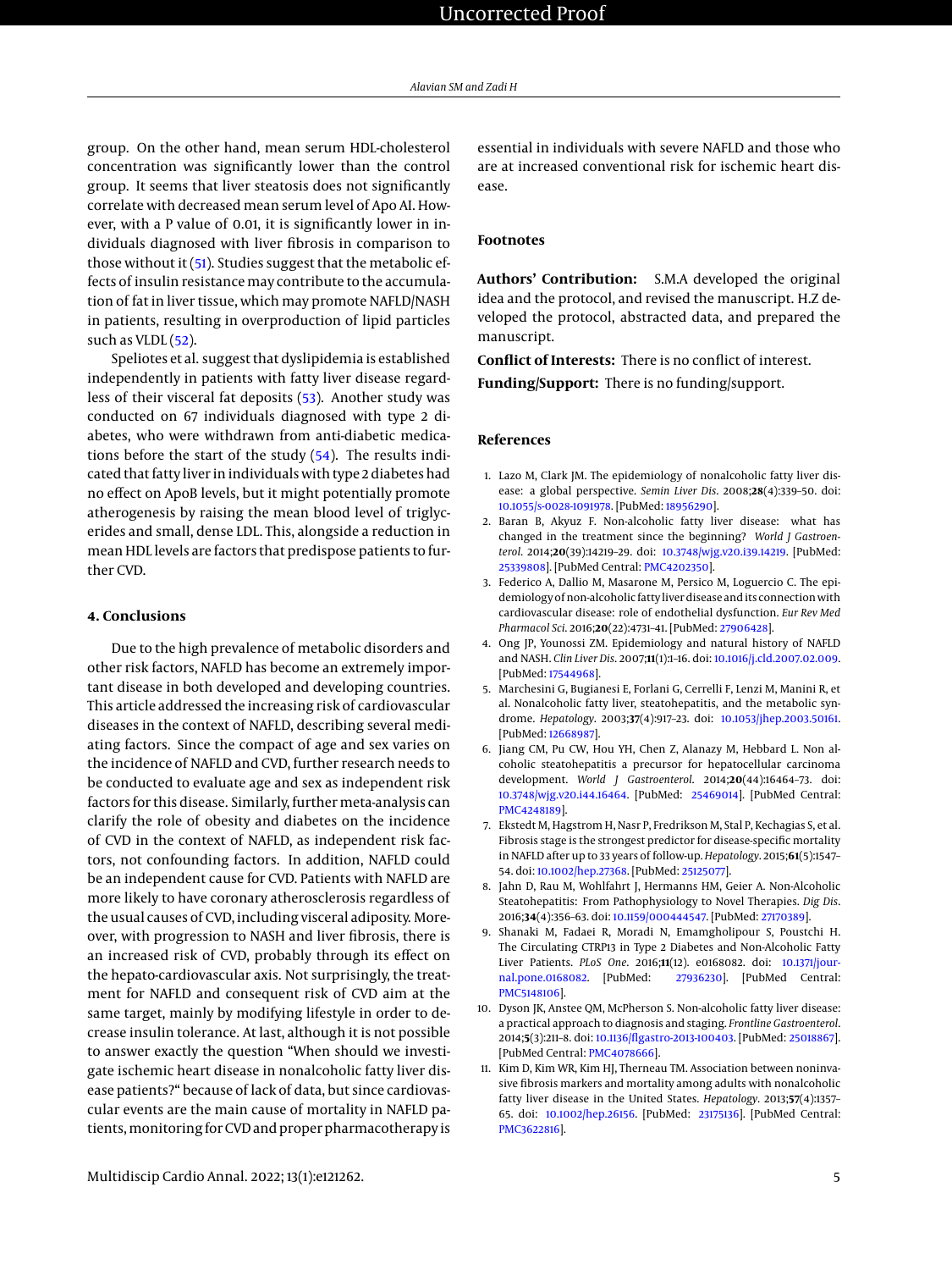- <span id="page-5-0"></span>12. Motamed N, Rabiee B, Poustchi H, Dehestani B, Hemasi GR, Khonsari MR, et al. Non-alcoholic fatty liver disease (NAFLD) and 10-year risk of cardiovascular diseases. *Clin Res Hepatol Gastroenterol*. 2017;**41**(1):31–8. doi: [10.1016/j.clinre.2016.07.005.](http://dx.doi.org/10.1016/j.clinre.2016.07.005) [PubMed: [27597641\]](http://www.ncbi.nlm.nih.gov/pubmed/27597641).
- <span id="page-5-1"></span>13. Zeb I, Li D, Budoff MJ, Katz R, Lloyd-Jones D, Agatston A, et al. Nonalcoholic Fatty Liver Disease and Incident Cardiac Events: The Multi-Ethnic Study of Atherosclerosis. *J Am Coll Cardiol*. 2016;**67**(16):1965–6. doi: [10.1016/j.jacc.2016.01.070.](http://dx.doi.org/10.1016/j.jacc.2016.01.070) [PubMed: [27102512\]](http://www.ncbi.nlm.nih.gov/pubmed/27102512).
- <span id="page-5-2"></span>14. Francque SM, van der Graaff D, Kwanten WJ. Non-alcoholic fatty liver disease and cardiovascular risk: Pathophysiological mechanisms and implications. *J Hepatol*. 2016;**65**(2):425–43. doi: [10.1016/j.jhep.2016.04.005.](http://dx.doi.org/10.1016/j.jhep.2016.04.005) [PubMed: [27091791\]](http://www.ncbi.nlm.nih.gov/pubmed/27091791).
- <span id="page-5-3"></span>15. Wu S, Wu F, Ding Y, Hou J, Bi J, Zhang Z. Association of nonalcoholic fatty liver disease with major adverse cardiovascular events: A systematic review and meta-analysis. *Sci Rep*. 2016;**6**:33386. doi: [10.1038/srep33386.](http://dx.doi.org/10.1038/srep33386) [PubMed: [27633274\]](http://www.ncbi.nlm.nih.gov/pubmed/27633274). [PubMed Central: [PMC5026028\]](https://www.ncbi.nlm.nih.gov/pmc/articles/PMC5026028).
- <span id="page-5-4"></span>16. Gordon T, Kannel WB, Hjortland MC, McNamara PM. Menopause and coronary heart disease. The Framingham Study. *Ann Intern Med*. 1978;**89**(2):157–61. doi: [10.7326/0003-4819-89-2-157.](http://dx.doi.org/10.7326/0003-4819-89-2-157) [PubMed: [677576\]](http://www.ncbi.nlm.nih.gov/pubmed/677576).
- <span id="page-5-5"></span>17. Kannel WB. Prevalence and clinical aspects of unrecognized myocardial infarction and sudden unexpected death. *Circulation*. 1987;**75**(3 Pt 2):II4–5. [PubMed: [3493089\]](http://www.ncbi.nlm.nih.gov/pubmed/3493089).
- <span id="page-5-6"></span>18. Lopez AD, Mathers CD, Ezzati M, Jamison DT, Murray CJ. Global and regional burden of disease and risk factors, 2001: systematic analysis of population health data. *Lancet*. 2006;**367**(9524):1747–57. doi: [10.1016/S0140-6736\(06\)68770-9.](http://dx.doi.org/10.1016/S0140-6736(06)68770-9) [PubMed: [16731270\]](http://www.ncbi.nlm.nih.gov/pubmed/16731270).
- <span id="page-5-7"></span>19. Fracanzani AL, Tiraboschi S, Pisano G, Consonni D, Baragetti A, Bertelli C, et al. Progression of carotid vascular damage and cardiovascular events in non-alcoholic fatty liver disease patients compared to the general population during 10 years of follow-up. *Atherosclerosis*. 2016;**246**:208–13. doi: [10.1016/j.atherosclerosis.2016.01.016.](http://dx.doi.org/10.1016/j.atherosclerosis.2016.01.016) [PubMed: [26803429\]](http://www.ncbi.nlm.nih.gov/pubmed/26803429).
- 20. Yeung EN, Treskes P, Martin SF, Manning JR, Dunbar DR, Rogers SM, et al. Erratum to: Fibrinogen production is enhanced in an in-vitro model of non-alcoholic fatty liver disease: an isolated risk factor for cardiovascular events? *Lipids Health Dis*. 2016;**15**(1):125. doi: [10.1186/s12944-016-0290-8.](http://dx.doi.org/10.1186/s12944-016-0290-8) [PubMed: [27480541\]](http://www.ncbi.nlm.nih.gov/pubmed/27480541). [PubMed Central: [PMC4970298\]](https://www.ncbi.nlm.nih.gov/pmc/articles/PMC4970298).
- <span id="page-5-8"></span>21. Jin R, Krasinskas A, Le NA, Konomi JV, Holzberg J, Romero R, et al. Association between plasminogen activator inhibitor-1 and severity of liver injury and cardiovascular risk in children with non-alcoholic fatty liver disease. *Pediatr Obes*. 2018;**13**(1):23–9. doi: [10.1111/ijpo.12183.](http://dx.doi.org/10.1111/ijpo.12183) [PubMed: [27764892\]](http://www.ncbi.nlm.nih.gov/pubmed/27764892).
- <span id="page-5-9"></span>22. Pickhardt PJ, Hahn L, Munoz del Rio A, Park SH, Reeder SB, Said A. Natural history of hepatic steatosis: observed outcomes for subsequent liver and cardiovascular complications. *AJR Am J Roentgenol*. 2014;**202**(4):752–8. doi: [10.2214/AJR.13.11367.](http://dx.doi.org/10.2214/AJR.13.11367) [PubMed: [24660702\]](http://www.ncbi.nlm.nih.gov/pubmed/24660702).
- <span id="page-5-10"></span>23. Villanova N, Moscatiello S, Ramilli S, Bugianesi E, Magalotti D, Vanni E, et al. Endothelial dysfunction and cardiovascular risk profile in nonalcoholic fatty liver disease. *Hepatology*. 2005;**42**(2):473–80. doi: [10.1002/hep.20781.](http://dx.doi.org/10.1002/hep.20781) [PubMed: [15981216\]](http://www.ncbi.nlm.nih.gov/pubmed/15981216).
- <span id="page-5-11"></span>24. Huang PH, Chen JW, Lin SJ. Effects of Cardiovascular Risk Factors on Endothelial Progenitor Cell. *Acta Cardiol Sin*. 2014;**30**(5):375–81. [PubMed: [27122814\]](http://www.ncbi.nlm.nih.gov/pubmed/27122814). [PubMed Central: [PMC4834954\]](https://www.ncbi.nlm.nih.gov/pmc/articles/PMC4834954).
- <span id="page-5-12"></span>25. Chiang CH, Huang PH, Chung FP, Chen ZY, Leu HB, Huang CC, et al. Decreased circulating endothelial progenitor cell levels and function in patients with nonalcoholic fatty liver disease. *PLoS One*. 2012;**7**(2). e31799. doi: [10.1371/journal.pone.0031799.](http://dx.doi.org/10.1371/journal.pone.0031799) [PubMed: [22359630\]](http://www.ncbi.nlm.nih.gov/pubmed/22359630). [PubMed Central: [PMC3280999\]](https://www.ncbi.nlm.nih.gov/pmc/articles/PMC3280999).
- <span id="page-5-13"></span>26. Yilmaz Y, Kurt R, Yonal O, Polat N, Celikel CA, Gurdal A, et al. Coronary flow reserve is impaired in patients with nonalcoholic fatty liver disease: association with liver fibrosis. *Atherosclerosis*. 2010;**211**(1):182–6. doi: [10.1016/j.atherosclerosis.2010.01.049.](http://dx.doi.org/10.1016/j.atherosclerosis.2010.01.049) [PubMed: [20181335\]](http://www.ncbi.nlm.nih.gov/pubmed/20181335).
- <span id="page-5-14"></span>27. Hamaguchi M, Kojima T, Takeda N, Nagata C, Takeda J, Sarui H, et al. Nonalcoholic fatty liver disease is a novel predictor of

cardiovascular disease. *World J Gastroenterol*. 2007;**13**(10):1579–84. doi: [10.3748/wjg.v13.i10.1579.](http://dx.doi.org/10.3748/wjg.v13.i10.1579) [PubMed: [17461452\]](http://www.ncbi.nlm.nih.gov/pubmed/17461452). [PubMed Central: [PMC4146902\]](https://www.ncbi.nlm.nih.gov/pmc/articles/PMC4146902).

- <span id="page-5-15"></span>28. Wong VW, Wong GL, Yip GW, Lo AO, Limquiaco J, Chu WC, et al. Coronary artery disease and cardiovascular outcomes in patients with non-alcoholic fatty liver disease. *Gut*. 2011;**60**(12):1721–7. doi: [10.1136/gut.2011.242016.](http://dx.doi.org/10.1136/gut.2011.242016) [PubMed: [21602530\]](http://www.ncbi.nlm.nih.gov/pubmed/21602530).
- <span id="page-5-16"></span>29. Wang CC, Tseng TC, Hsieh TC, Hsu CS, Wang PC, Lin HH, et al. Severity of fatty liver on ultrasound correlates with metabolic and cardiovascular risk. *Kaohsiung J Med Sci*. 2012;**28**(3):151–60. doi: [10.1016/j.kjms.2011.10.005.](http://dx.doi.org/10.1016/j.kjms.2011.10.005) [PubMed: [22385608\]](http://www.ncbi.nlm.nih.gov/pubmed/22385608).
- <span id="page-5-17"></span>30. Lee JI, Kim MC, Moon BS, Song YS, Han EN, Lee HS, et al. The Relationship between 10-Year Cardiovascular Risk Calculated Using the Pooled Cohort Equation and the Severity of Non-Alcoholic Fatty Liver Disease. *Endocrinol Metab (Seoul)*. 2016;**31**(1):86–92. doi: [10.3803/EnM.2016.31.1.86.](http://dx.doi.org/10.3803/EnM.2016.31.1.86) [PubMed: [26754585\]](http://www.ncbi.nlm.nih.gov/pubmed/26754585). [PubMed Central: [PMC4803567\]](https://www.ncbi.nlm.nih.gov/pmc/articles/PMC4803567).
- <span id="page-5-18"></span>31. Athyros VG, Tziomalos K, Katsiki N, Doumas M, Karagiannis A, Mikhailidis DP. Cardiovascular risk across the histological spectrum and the clinical manifestations of non-alcoholic fatty liver disease: An update. *World J Gastroenterol*. 2015;**21**(22):6820–34. doi: [10.3748/wjg.v21.i22.6820.](http://dx.doi.org/10.3748/wjg.v21.i22.6820) [PubMed: [26078558\]](http://www.ncbi.nlm.nih.gov/pubmed/26078558). [PubMed Central: [PMC4462722\]](https://www.ncbi.nlm.nih.gov/pmc/articles/PMC4462722).
- <span id="page-5-19"></span>32. Alexander M, Loomis AK, van der Lei J, Duarte-Salles T, Prieto-Alhambra D, Ansell D, et al. Non-alcoholic fatty liver disease and risk of incident acute myocardial infarction and stroke: findings from matched cohort study of 18 million European adults. *BMJ*. 2019;**367**:l5367. doi: [10.1136/bmj.l5367.](http://dx.doi.org/10.1136/bmj.l5367) [PubMed: [31594780\]](http://www.ncbi.nlm.nih.gov/pubmed/31594780). [PubMed Central: [PMC6780322\]](https://www.ncbi.nlm.nih.gov/pmc/articles/PMC6780322).
- <span id="page-5-20"></span>33. Adams LA, Lymp JF, St Sauver J, Sanderson SO, Lindor KD, Feldstein A, et al. The natural history of nonalcoholic fatty liver disease: a population-based cohort study. *Gastroenterology*. 2005;**129**(1):113–21. doi: [10.1053/j.gastro.2005.04.014.](http://dx.doi.org/10.1053/j.gastro.2005.04.014) [PubMed: [16012941\]](http://www.ncbi.nlm.nih.gov/pubmed/16012941).
- <span id="page-5-21"></span>34. Vishram JK. Prognostic interactions between cardiovascular risk factors. *Dan Med J*. 2014;**61**(7):B4892. [PubMed: [25123126\]](http://www.ncbi.nlm.nih.gov/pubmed/25123126).
- <span id="page-5-22"></span>35. Jousilahti P, Vartiainen E, Tuomilehto J, Puska P. Sex, age, cardiovascular risk factors, and coronary heart disease: a prospective follow-up study of 14 786 middle-aged men and women in Finland. *Circulation*. 1999;**99**(9):1165–72. doi: [10.1161/01.cir.99.9.1165.](http://dx.doi.org/10.1161/01.cir.99.9.1165) [PubMed: [10069784\]](http://www.ncbi.nlm.nih.gov/pubmed/10069784).
- <span id="page-5-23"></span>36. Farrell GC, Larter CZ. Nonalcoholic fatty liver disease: from steatosis to cirrhosis. *Hepatology*. 2006;**43**(2 Suppl 1):S99–S112. doi: [10.1002/hep.20973.](http://dx.doi.org/10.1002/hep.20973) [PubMed: [16447287\]](http://www.ncbi.nlm.nih.gov/pubmed/16447287).
- <span id="page-5-24"></span>37. Targher G, Marra F, Marchesini G. Increased risk of cardiovascular disease in non-alcoholic fatty liver disease: causal effect or epiphenomenon? *Diabetologia*. 2008;**51**(11):1947–53. doi: [10.1007/s00125-008-](http://dx.doi.org/10.1007/s00125-008-1135-4) [1135-4.](http://dx.doi.org/10.1007/s00125-008-1135-4) [PubMed: [18762907\]](http://www.ncbi.nlm.nih.gov/pubmed/18762907).
- <span id="page-5-25"></span>38. Targher G, Bertolini L, Poli F, Rodella S, Scala L, Tessari R, et al. Nonalcoholic fatty liver disease and risk of future cardiovascular events among type 2 diabetic patients. *Diabetes*. 2005;**54**(12):3541–6. doi: [10.2337/diabetes.54.12.3541.](http://dx.doi.org/10.2337/diabetes.54.12.3541) [PubMed: [16306373\]](http://www.ncbi.nlm.nih.gov/pubmed/16306373).
- <span id="page-5-26"></span>39. Targher G, Pichiri I, Zoppini G, Trombetta M, Bonora E. Increased prevalence of cardiovascular disease in Type 1 diabetic patients with non-alcoholic fatty liver disease. *J Endocrinol Invest*. 2012;**35**(5):535–40. doi: [10.3275/7875.](http://dx.doi.org/10.3275/7875) [PubMed: [21795844\]](http://www.ncbi.nlm.nih.gov/pubmed/21795844).
- <span id="page-5-27"></span>40. Targher G, Bertolini L, Padovani R, Rodella S, Tessari R, Zenari L, et al. Prevalence of nonalcoholic fatty liver disease and its association with cardiovascular disease among type 2 diabetic patients. *Diabetes Care*. 2007;**30**(5):1212–8. doi: [10.2337/dc06-2247.](http://dx.doi.org/10.2337/dc06-2247) [PubMed: [17277038\]](http://www.ncbi.nlm.nih.gov/pubmed/17277038).
- <span id="page-5-28"></span>41. Lautamaki R, Borra R, Iozzo P, Komu M, Lehtimaki T, Salmi M, et al. Liver steatosis coexists with myocardial insulin resistance and coronary dysfunction in patients with type 2 diabetes. *Am J Physiol Endocrinol Metab*. 2006;**291**(2):E282–90. doi: [10.1152/ajpendo.00604.2005.](http://dx.doi.org/10.1152/ajpendo.00604.2005) [PubMed: [16478772\]](http://www.ncbi.nlm.nih.gov/pubmed/16478772).
- <span id="page-5-29"></span>42. Vasunta RL, Kesaniemi YA, Ylitalo AS, Ukkola OH. High ambulatory blood pressure values associated with non-alcoholic fatty